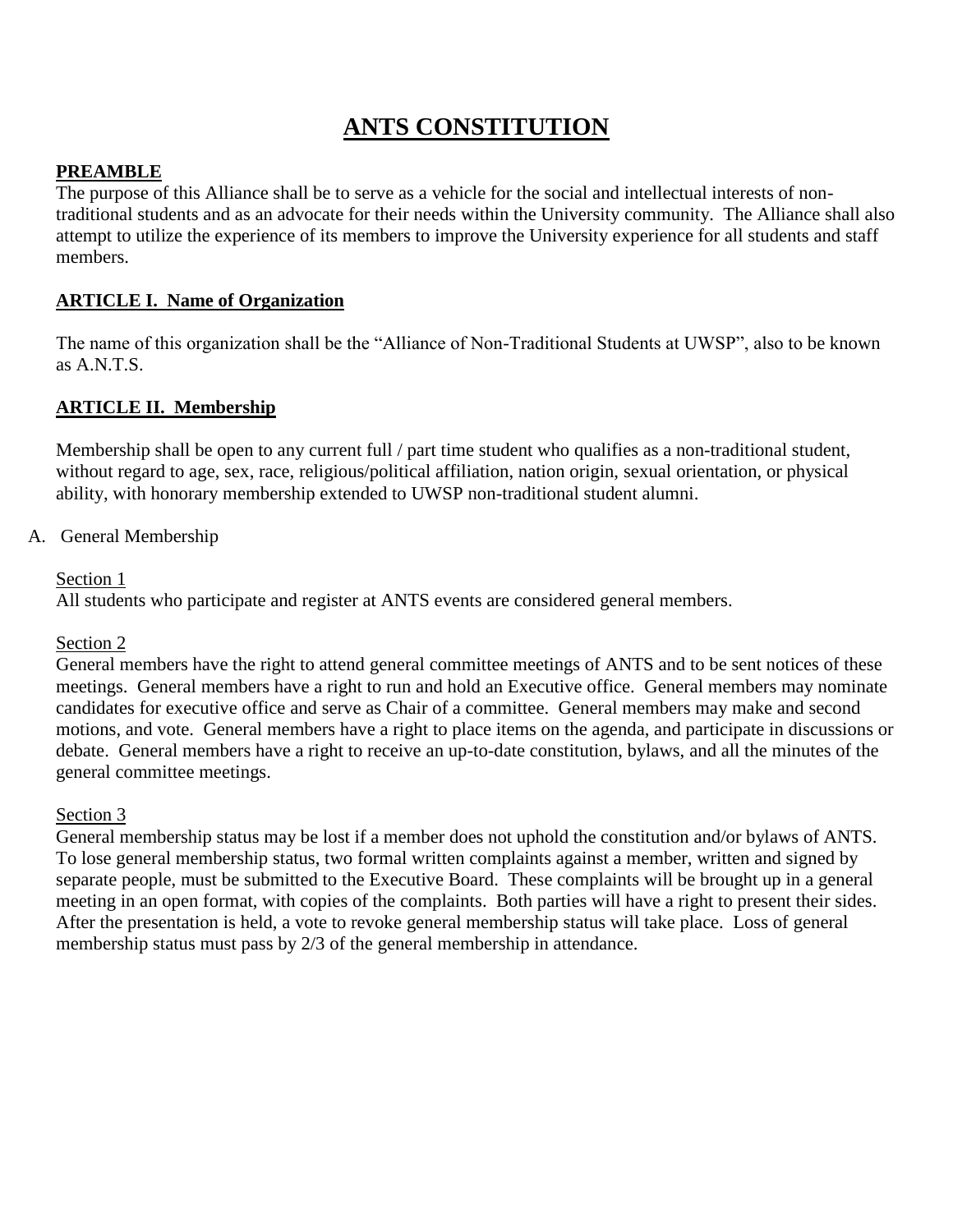# **ARTICLE III. Officers**

## Section 1

The alliance shall be governed by an executive committee consisting of, but not limited to, the following officers:

- **President**
- Vice President
- **Secretary**
- **Treasurer**
- Historian/Associate Board Member

# Section 2

The holding of office shall be restricted to general members who are in good academic standing, with a GPA of 2.5 or greater.

# Section 3

Officers are to be elected by general members in good standing by the third week in April for a term of one year by simple majority vote. All candidates are allowed to vote during elections. Interested candidates must submit their names and a brief proposal of their goals and/or background which will be sent to all ANTS members for their informed general consideration, by the second week in April.

# Section 4

Ad hoc committees may be formed at any time by any member of the Executive Board. The President may appoint any at-large members who may be an asset to the goals of the committee. All committee members shall have voting rights in the ad hoc committee. The Chair of the ad hoc committee may vote only in the case of a tie.

# Section 5

The term of an Executive Officer or Committee Chair will begin the first week of May. Any office not filled by an election will be considered vacant till the first meeting of the fall semester. At the first meeting of the semester the President will nominate a candidate for the vacant position. All ANTS general members from the previous semester in attendance will vote.

# Section 6

The President, Vice President, Secretary, Treasurer, and Historian/Associate Board Member shall receive one (1) vote apiece in all matters before the Executive Board. In the event of a tie, the advisor(s) will have a vote.

# Section 7

All Executive Board members shall choose at least one designated University committee to participate in to represent and better promote ANTS. The executive board members have a responsibility to keep the other members abreast of the events of these committees. Executive board members on these additional university committees must present notes, official or unofficial, at the next executive board meeting. Failure to inform ANTS with committee happenings is grounds for loss of executive position and membership.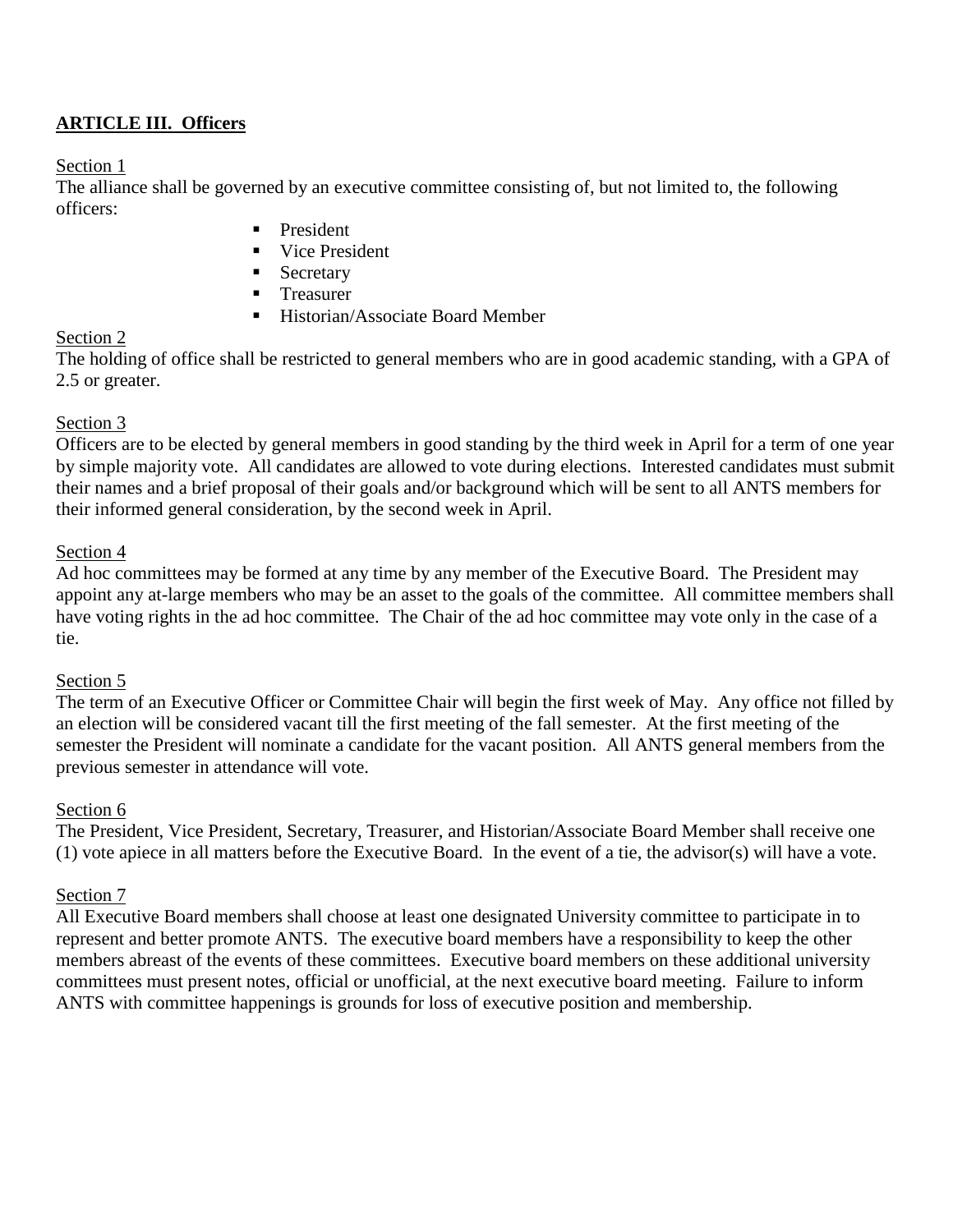Designated committees:

- SGA committees
	- o SGA Senate
	- o PACSO-Policy & Advisory Committee for Student Organizations
	- o Finance Committee
	- o Student Life Issues Committee
	- o Legislative Issues Committee
	- o Academic Issues Committee
	- o Multicultural & Diversity Issues Committee
	- o Environmental & Sustainability Issues Committee
	- o Elections Committee

## Section 8

ANTS members may represent ANTS on committees. They also have a responsibility to keep the other members abreast of the events of these committee and organization meetings. ANTS Members representing ANTS on university committees or organizations, who receive meeting notes, must forward them to the ANTS email or office within a week of receiving them. Failure to inform the ANTS executive board of committee happenings will be grounds for loss of the privilege to represent ANTs on that committee. If committee schedule times conflict with ANTS meeting times, voting rights for ANTS will be determined by the executive board.

## Section 9

In the event that an executive board member leaves their position, all paperwork, keys relating to ANTS must be returned within a week.

# **ARTICLE IV. Duties and Functions of Executive Committee Members**

#### Section 1-President

The President shall be the principal executive officer. The President shall preside at all meetings and make hotel, along with vehicle/travel reservations. The President shall work with University officials and coordinate day care efforts for both meetings and social events. The President shall also promote legislation on a local, state and national level.

#### Section 2-Vice President

The Vice President shall oversee all duties of the President including answering concerns and attending functions with University Officials in the President's absence and serve as the parliamentarian in their presence. The Vice President shall schedule both general and executive meetings, along with room reservations. The Vice President shall oversee the duties of all other officers and be the liaison between the Executive Board and general members. The Vice President shall be in charge of the ANTS mailbox and work with the Treasurer in the ordering of office supplies. The Vice President shall review the constitution and bylaws during the fall semester in preparation for SGA budget requests for the following spring semester.